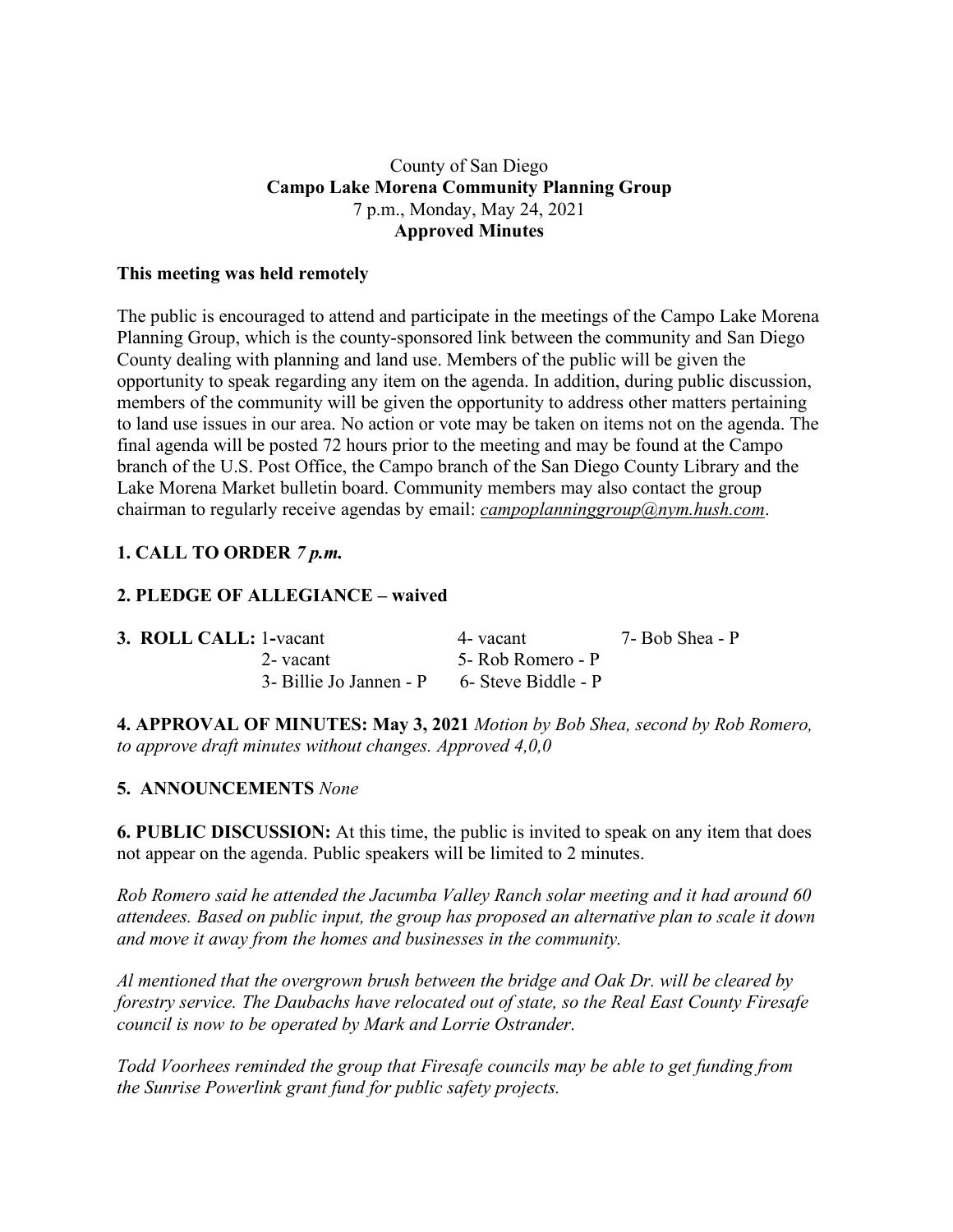*Carol Green A group of doctors has done a study on impacts and safety of high THC cannabis. County is doing inadequate safety measures and oversight of cannabis supply chain. She provides a link to the results.*

*Kelly McCorman comments on cannabis also. She is concerned about environmental impacta and reports that a Colorado study found that the air and water impacts are higher than that of coal. She feels the county has failed to properly look into these issues.*

*Judy Strang has been going to all the BOS meetings on the new cannabis ordinance and reports that many other planning/sponsor groups have also commented about concerns.*

*Becky Rapp hopes the group will take advantage of the extended project timeline and push for more protections for children and other members of the public.*

## **7. NEW BUSINESS:**

**a. Update on microgrid, especially details on flow batteries that will be used onsite.** Todd Voorhees of SDG&E to present. **Discussion only.**

*Todd Voorhees provided a brief overview of the microgrid project at Cameron Corners and the wood-to-metal pole replacements project. Campo is host to one of 4 microgrid projects it currently plans. Connections to sites that will receive power during an outage are being undergrounded. When power is on, the microgrid will feed its power to the at-large grid. When we have a shut-off, it will power gas stations and other services in and around the intersection of Hwy 94 and BSR. Larry Johnson talked about the inner workings of flow batteries proposed for the site, and seeks detailed information on how mishaps in the tanks and pumping system will be handled. Voorhees was uncertain, as the technical person he had hoped to have was unable to attend. After some discussion, and a number of additional comments from the public, it was agreed that Todd Voorhees would host a meeting that PG members and other interested parties can attend to ask detailed technical questions.*

**b. Letter to Traffic Advisory Committee/DPW requesting review of speed limit on parts of BSR**. Bob Shea to provide suggested language for the letter. **Discussion and vote.**

Bob reports that an effort is already underway to address the issue, so we will hold off on this *item to an undefined later date. Current work order #17697 is for DPW to survey the problem and suggest a solution to speeding drivers preventing safe ingress/egress for driveways on BSR. No vote taken.*

**c. Letter to Joel Anderson requesting that he vigorously oppose AB 1139 (charging solar owners extra fees) and AB 427 (seeking to use privately owned batteries and electric cars to draw extra power during peak usage times). Discussion and vote.**

*These bills would financially penalize grid-connected solar and battery owners who have made the investment to buy all their equipment. According to AB 1139 author, Lorena*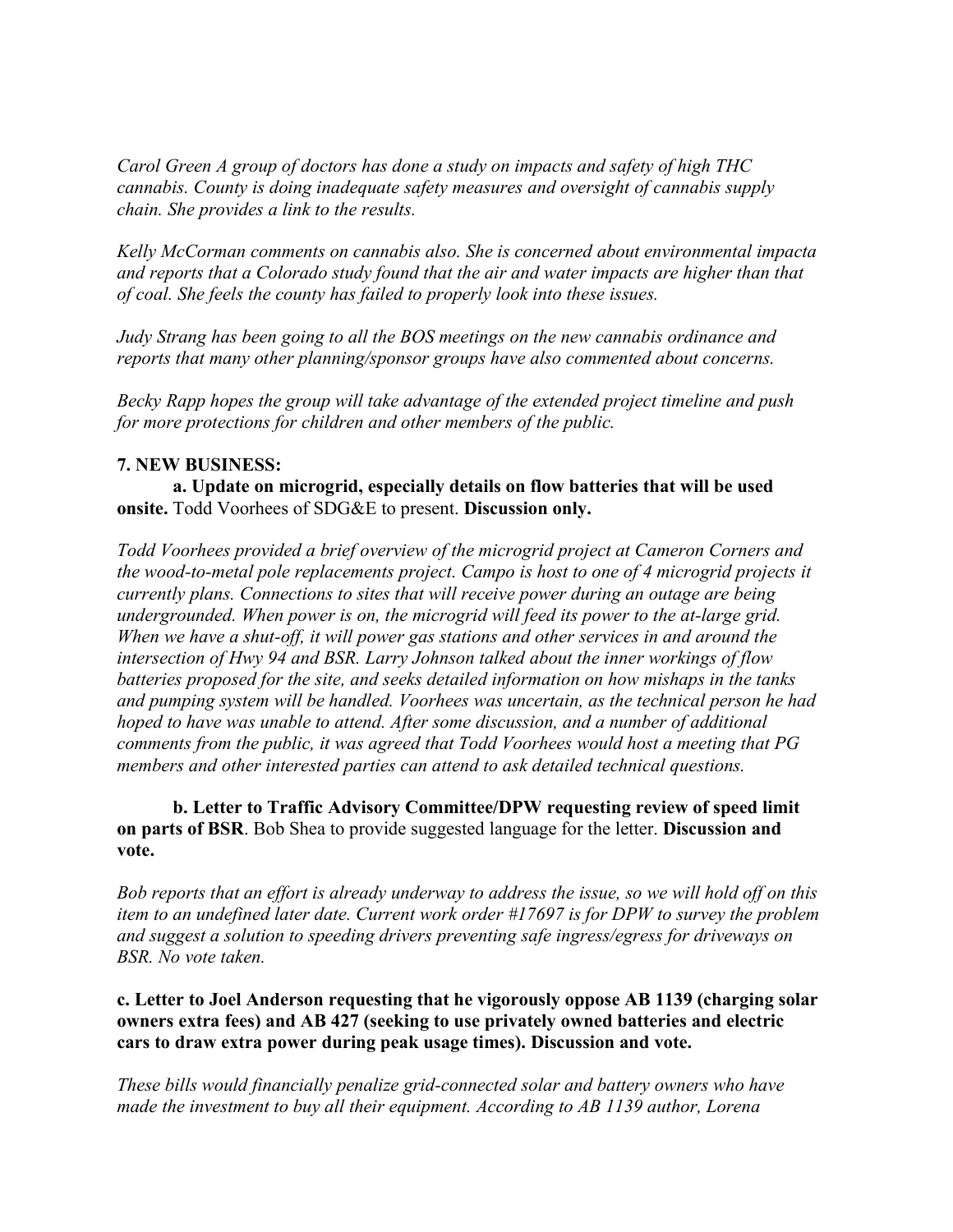*Gonzales, solar owners are being rewarded at the expense of poor minorities, and solar owners should be charged more money to subsidize underprivileged ratepayers. The extra money – an estimated \$75 a month per service connection – would be paid to utility companies. Chairman Jannen reported that much of the bill was recently gutted and replaced with new language that is much more vague. She asked that this item be skipped until she can better review the new language. Tabled.*

#### **8. OLD BUSINESS:**

# **a. Priority ordering of new re-paving list, as discussed at the last meeting. Discussion and vote.**

*https://www.sandiegocounty.gov/content/sdc/dpw/roads/Resurfacing\_Program/*

*With the proposed roads on the screen, the group ordered them as follows (projects that were already scheduled, or known to not be county-maintained, were left off the new list)*

*5. Lilac between Sage and Cypress*

- *1. Buckman Springs Road – all*
- *4. Quail Rd curbs (water dumping on property from road and causing erosion)*

*2. Oak Drive from LMD to the county park gate*

*3. All of Custer Road*

*Motion to approve by Rob Romero, second by Steve Biddle. Motion passes 4,0,0*

**b. Standing subcommittee reports (no action):** Groundwater, Rob Romero; Sewer and Septic, vacant; Community Economic Impacts, Steve Biddle; Public Safety, Bob Shea.

*Rob Romero spoke with a reporter about an article on cannabis. He has discovered that some people who have started hemp farms in the county are planning to switch to high-THC products at some point. He suggests that we step up efforts to get groundwater limitations placed on these projects.*

*Steve Biddle reported that real estate and rent prices are going up in the region.*

**c. Chairman's report, Billie Jo Jannen (no action).** The county is cooking up a new way to charge East County commuters extra money: vehicles miles traveled on projects outside of high density enclaves down in the cities. This would also adversely affect agriculture programs. The supervisors approved it on Wednesday with a laundry list of provisos, none of which included protecting agriculture from higher costs. I have preapproval from the county to purchase a large thumb drive, on which I will place the voluminous electronic archives I have accumulated. It's purpose is to go from chairman to chairman as the group's make-up changes with time.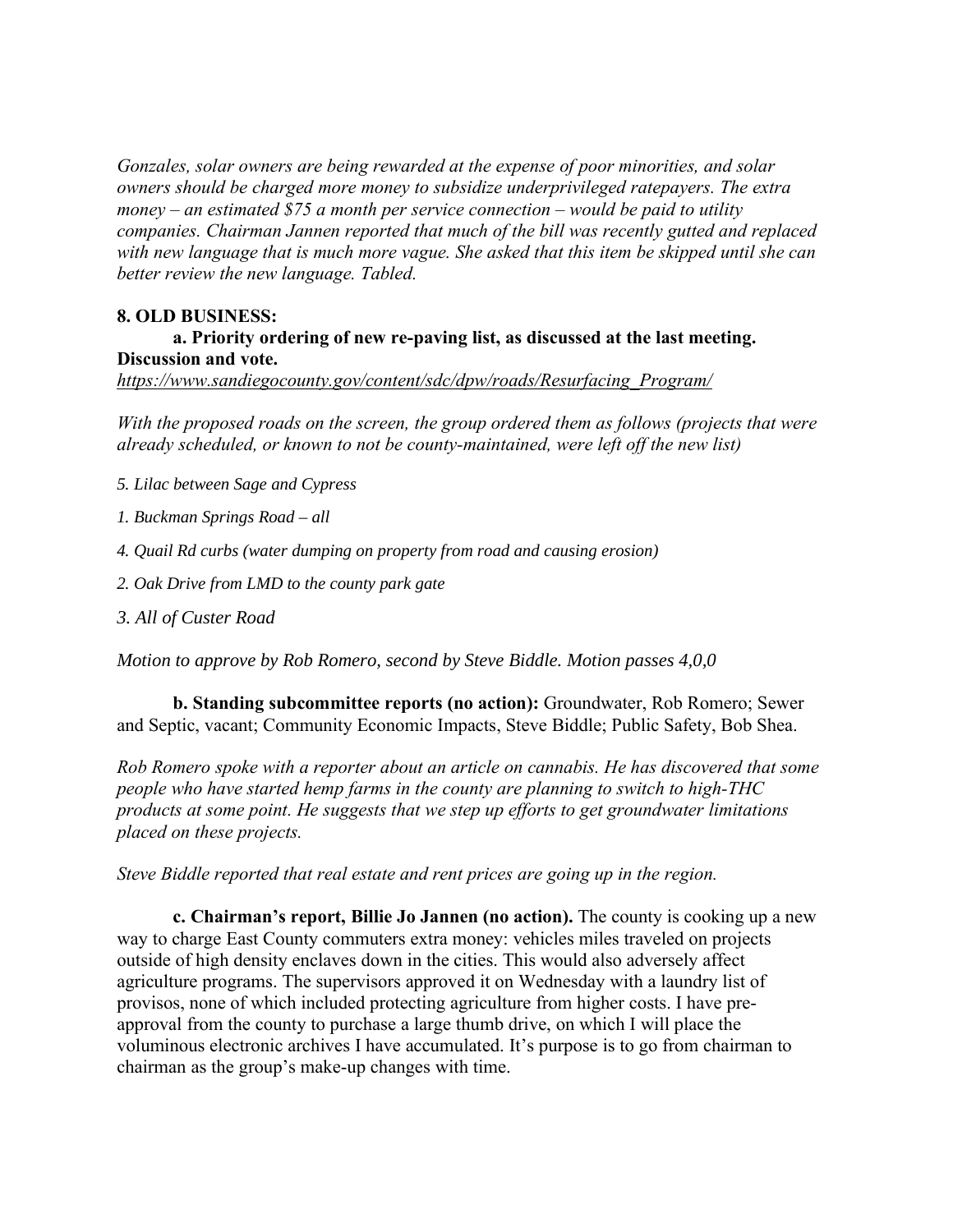**9. CORRESPONDENCE:** Members of the public who wish to read the correspondence listed may request it by email at *campoplanninggroup@nym.hush.com.*

**a. Notice of preparation letter from County contractor Darin Neufeld, offering to present on the new Climate Action Plan Supplemental EIR.** The updates include standards for the vehicles-miles-traveled initiative.

https://www.sandiegocounty.gov/content/sdc/sustainability/climateactionplan.html **Forwarded to group.**

**b. Jacumba Valley Ranch solar project (600+ ACRES) Map and Jacumba Sponsor Group comments on the project EIR. Forwarded to group.**

**c. Text of lawsuit challenging Diego County Supervisors' approval of Campo Wind's Boulder Brush Substation Facilities on private land** (old Big Country Ranch) at the north end of Ribbonwood Road. The project would serve an additional 90 wind turbines proposed for the Campo Reservation (which is also being challenged in court). Forwarded by Boulevard Planning Group. **Forwarded to group.**

**d. Invitation from SDC Department of Environmental Health and Quality to participate in community partnership workshops explaining what they do and how they support social justice.** For questions regarding the community partner meetings, please contact Joann Fang at Joann.Fang@sdcounty.ca.gov or (619) 379-7965. **Forwarded to group.**

DEHQ Community Partner Meeting #7 When: May 25, 2021 at 9 a.m.

DEHQ Community Partner Meeting #8 When: May 25, 2021 at 2 p.m.

**e. Agenda for April 23 meeting of the SDC Traffic Advisory Committee.** Nothing in our area. **Forwarded to group.**

**f. Notification of the April 14 SDC Planning Commission hearing on the new Environmental Justice Element. Forwarded to group.**

**g. Notice from Jacumba Sponsor Group of May 7 community meeting on JVR solar project. Forwarded to group.**

**h. Offer from PDS to present a progress update on the Socially Equitable Cannabis Program.** There will also be a workshop on Wednesday, May 26 from 7:30 to 8:30 p.m. Email *Aleena.Benedito@sdcounty.ca.gov* for an invitation and login information. **Forwarded to group.**

**i. Invitation from Rural Community Assistance Corporation to stakeholder's meeting of the proposed consolidation of small water systems in the Cameron Corners and Campo**